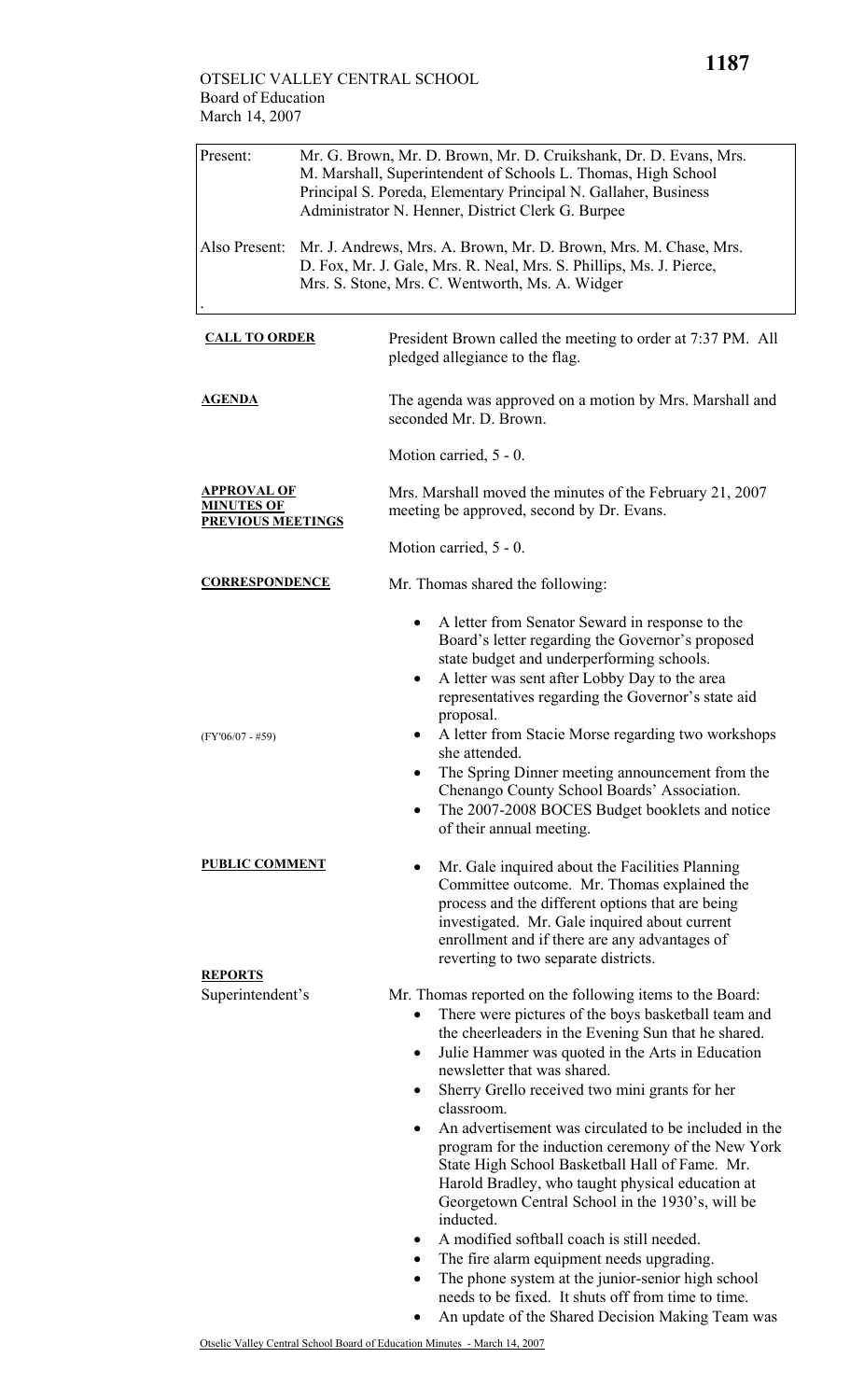|                                                                                                                            | 1188                                                                                                                                                                                                                                                                                                                                                                                                                                                                                                                                                                                                                                                                             |
|----------------------------------------------------------------------------------------------------------------------------|----------------------------------------------------------------------------------------------------------------------------------------------------------------------------------------------------------------------------------------------------------------------------------------------------------------------------------------------------------------------------------------------------------------------------------------------------------------------------------------------------------------------------------------------------------------------------------------------------------------------------------------------------------------------------------|
| $(FY'06/07 - #60)$                                                                                                         | given. One of their goals is to increase student and<br>family togetherness. They have sponsored family<br>movie nights and Winter Fest. They are in the<br>process of modifying the District calendar to include<br>family health information and possibly combining<br>pertinent information from the student handbook.<br>They also want to sponsor a community dinner in the<br>fall to start off the new school year in a positive way.<br>Members have asked to be a part of the facilities<br>planning committee.<br>An update on the Facilities Planning Committee. The<br>most recent conceptual drawings were distributed as<br>well as a review of potential savings. |
| <b>Business</b>                                                                                                            | Ms. Henner reported on the following:                                                                                                                                                                                                                                                                                                                                                                                                                                                                                                                                                                                                                                            |
| Administrator's                                                                                                            | Distribution of health insurance rates since 2000.<br>$\bullet$                                                                                                                                                                                                                                                                                                                                                                                                                                                                                                                                                                                                                  |
| $(FY'06/07 - #61)$                                                                                                         | Distributed calculation of Foundation Aid as a part of<br>$\bullet$<br>state aid. This was called Flex Aid in previous<br>administrations. She also explained the governor's<br>proposal for state aid.                                                                                                                                                                                                                                                                                                                                                                                                                                                                          |
|                                                                                                                            | Distributed the second draft of the proposed 2007-<br>$\bullet$<br>2008 school budget.                                                                                                                                                                                                                                                                                                                                                                                                                                                                                                                                                                                           |
| $(FY'06/07 - #62)$                                                                                                         | Reviewed the Governor's School Aid Proposal<br>$\bullet$                                                                                                                                                                                                                                                                                                                                                                                                                                                                                                                                                                                                                         |
| $(FY'06/07 - #63)$                                                                                                         | Distributed the Medicaid in Education Alert<br>$\bullet$<br>memorandum.                                                                                                                                                                                                                                                                                                                                                                                                                                                                                                                                                                                                          |
| $(FY'06/07 - #64)$<br>Dr. Evans left, 9:00 PM                                                                              | Reviewed factors influencing the draft 2007-2008<br>٠<br>budget.                                                                                                                                                                                                                                                                                                                                                                                                                                                                                                                                                                                                                 |
|                                                                                                                            | Distributed a worksheet of the cost of migrating<br>$\bullet$<br>Purchasing to CBO at BOCES                                                                                                                                                                                                                                                                                                                                                                                                                                                                                                                                                                                      |
|                                                                                                                            | It was the consensus of the Board to further<br>$\bullet$<br>investigate a retirement incentive package for the<br>instructional staff.                                                                                                                                                                                                                                                                                                                                                                                                                                                                                                                                          |
| <b>Elementary Principal's</b>                                                                                              | None at this time.                                                                                                                                                                                                                                                                                                                                                                                                                                                                                                                                                                                                                                                               |
| <b>High School</b><br>Principal's                                                                                          | Mr. Poreda reported on the following items:<br>The Booster Club has submitted figures for a wireless<br>$\bullet$<br>scoreboard and shot clock.<br>Congratulations were given to the varsity boys<br>$\bullet$<br>basketball team for winning the D2 championship.<br>Congratulations to the Cheerleaders for placing third<br>in the state cheerleading championships.                                                                                                                                                                                                                                                                                                          |
| Board Member's                                                                                                             | A report was given on the Legislative Lobby Day. Mr.<br>Thomas and Mr. D. Brown were able to see everyone.<br>There was concern from Delaware-Chenango-<br>Madison-Otsego BOCES Superintendents about<br>school aid and the impact of the flooding last year.<br>They spoke to Assemblyman Magee at length.<br>The March meeting of the Chenango County School<br>$\bullet$<br>Boards' Association will be at Bainbridge Guilford.<br>Each district is asked to submit ideas for a mission<br>statement of the Chenango County School Boards'<br>Association.                                                                                                                    |
| <b>FINANCIAL REPORTS</b><br>$(FY'06/07 - #65)$                                                                             | Motion by Mrs. Marshall, to accept the financial reports as<br>presented. Second by Mr. Cruikshank.                                                                                                                                                                                                                                                                                                                                                                                                                                                                                                                                                                              |
|                                                                                                                            | Motion carried, 4 - 0.                                                                                                                                                                                                                                                                                                                                                                                                                                                                                                                                                                                                                                                           |
| <b>OLD BUSINESS</b><br>Discussion Item -<br><b>First Draft of Otselic</b><br><b>Valley Central</b><br><b>School Policy</b> | Discussion was held on the revised draft of the policy<br>manual.                                                                                                                                                                                                                                                                                                                                                                                                                                                                                                                                                                                                                |

Manual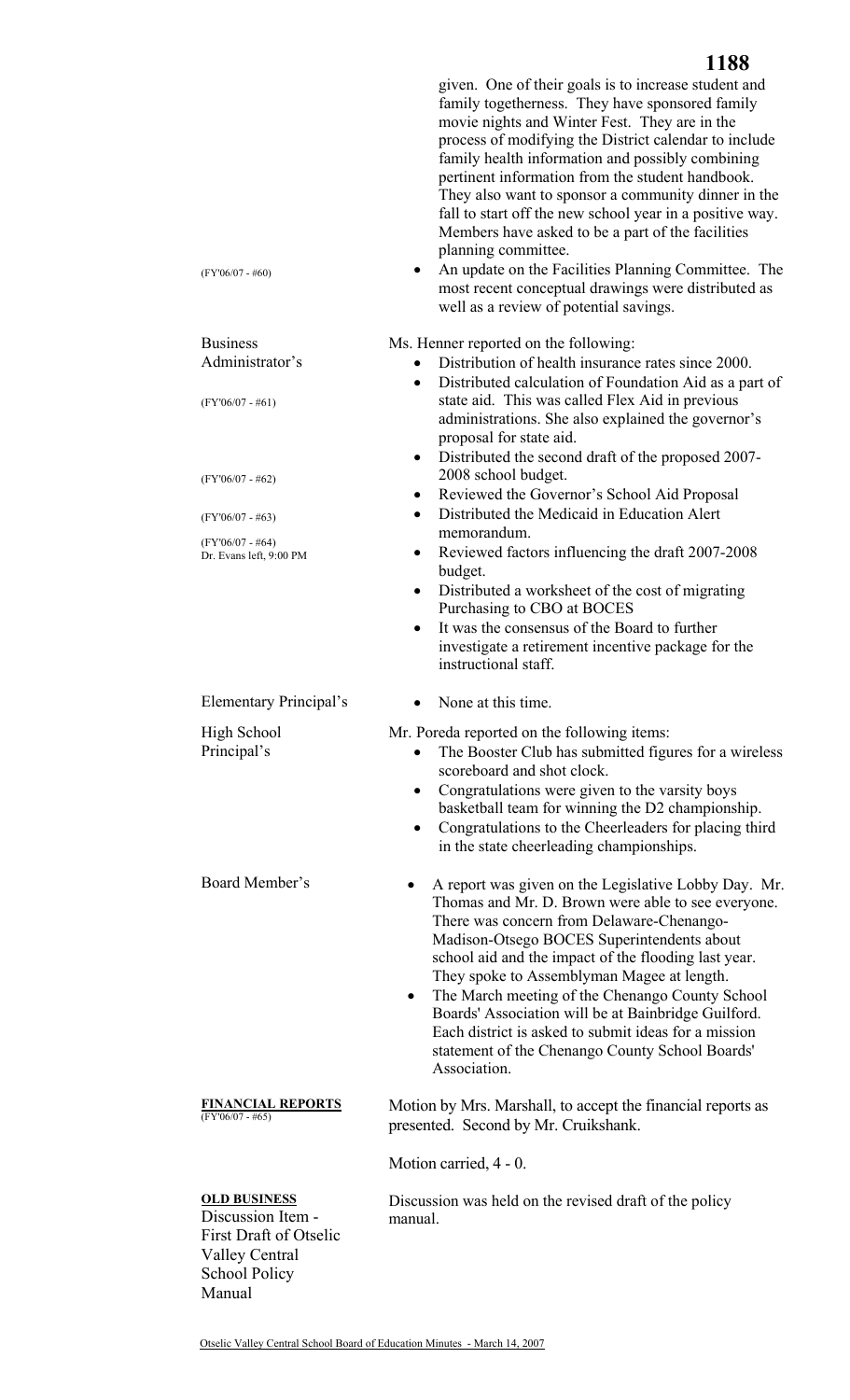| <b>NEW BUSINESS</b>                                                                                            |                                                                                                                                                                                                                                                                                                                  |                                                                                                                        |  |
|----------------------------------------------------------------------------------------------------------------|------------------------------------------------------------------------------------------------------------------------------------------------------------------------------------------------------------------------------------------------------------------------------------------------------------------|------------------------------------------------------------------------------------------------------------------------|--|
| Personnel<br>Recommendations                                                                                   | Motion by Mr. G. Brown, upon the recommendation of the<br>Superintendent of Schools, to approve the following<br>personnel recommendations:                                                                                                                                                                      |                                                                                                                        |  |
|                                                                                                                | Alan Ingerto                                                                                                                                                                                                                                                                                                     | Appointment as a<br>substitute teacher                                                                                 |  |
|                                                                                                                | Garrison Lewis                                                                                                                                                                                                                                                                                                   | Appointment as a<br>substitute teacher<br>for chemistry                                                                |  |
|                                                                                                                | Second by Mr. Cruikshank.                                                                                                                                                                                                                                                                                        |                                                                                                                        |  |
|                                                                                                                | Motion carried, 4 - 0.                                                                                                                                                                                                                                                                                           |                                                                                                                        |  |
| Committee on Special<br>Education<br>Recommendations                                                           | Motion by Mrs. Marshall, to accept the recommendations of<br>the Committee on Special Education for the meetings of<br>February 12, February 26, March 1, and March 5, 2007.<br>Second by Mr. Cruikshank.                                                                                                        |                                                                                                                        |  |
|                                                                                                                | Motion carried, 4 - 0.                                                                                                                                                                                                                                                                                           |                                                                                                                        |  |
| 2007 Annual Budget<br>Hearing, Budget Vote<br>and Board Member<br><b>Election Notice</b><br>$(FY'06/07 - #66)$ | Motion by Mrs. Marshall, upon the recommendation of the<br>Superintendent of Schools, to approve the 2007 Annual<br>Budget Hearing, Budget Vote and Board Member Election<br>Notice. Second by Mr. Cruikshank.                                                                                                   |                                                                                                                        |  |
|                                                                                                                | Motion carried, 4 - 0.                                                                                                                                                                                                                                                                                           |                                                                                                                        |  |
| 2007-2008 Holiday<br>Schedule for 12<br>Month and 10 and 11<br>Month Employees<br>$(FY'06/07 - #67)$           | Motion by Mr. Cruikshank, upon the recommendation of the<br>Superintendent of Schools, to approve the 2007-2008<br>Holiday Schedule for 12 Month and 10 and 11 Month<br>Employees. Second by Mr. D. Brown.                                                                                                       |                                                                                                                        |  |
|                                                                                                                | Motion carried, 4 - 0.                                                                                                                                                                                                                                                                                           |                                                                                                                        |  |
| <b>PUBLIC COMMENT</b>                                                                                          | Mrs. Neal commended the girls varsity basketball<br>for going to sectionals and also having achieved the<br>second highest academic average in the state.<br>Mr. Cruikshank reported that Tricia Straight, a<br>٠<br>graduate in the class of 2006, is a pitcher for the<br>SUNY at Oswego softball travel team. |                                                                                                                        |  |
| <b>Executive Session</b>                                                                                       | Brown.                                                                                                                                                                                                                                                                                                           | Motion by Mr. G. Brown to enter executive session for the<br>purpose of personnel issues at 10:16 PM, second by Mr. D. |  |
|                                                                                                                | Motion carried, 4 - 0.                                                                                                                                                                                                                                                                                           |                                                                                                                        |  |
| Open Session                                                                                                   | Motion by Mrs. Marshall to resume open session at 11:23<br>PM. Second by Mr. Cruikshank.                                                                                                                                                                                                                         |                                                                                                                        |  |
|                                                                                                                | Motion carried, 4 - 0.                                                                                                                                                                                                                                                                                           |                                                                                                                        |  |
| <u>ADJOURNMENT</u>                                                                                             | Motion by Mrs. Marshall, second by Mr. G. Brown, to<br>adjourn the meeting at 11:23 PM.                                                                                                                                                                                                                          |                                                                                                                        |  |
|                                                                                                                | Motion carried, $4 - 0$ .                                                                                                                                                                                                                                                                                        |                                                                                                                        |  |
|                                                                                                                |                                                                                                                                                                                                                                                                                                                  | Submitted by,                                                                                                          |  |

Gail Evans Burpee District Clerk